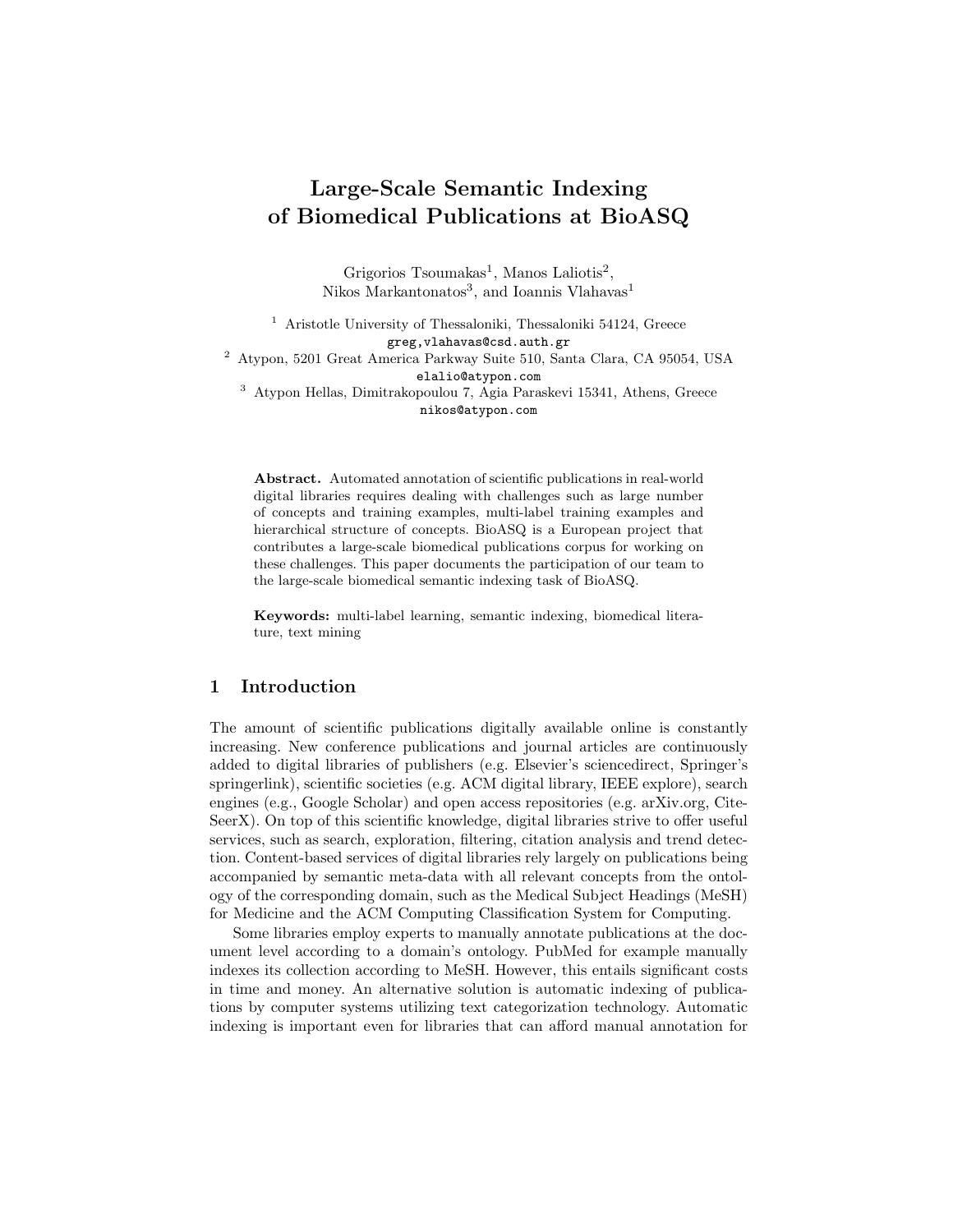two reasons. Firstly, it may take a couple of months from the moment a publication enters the library to the moment it receives its annotation. For a publication with novel and important scientific results, this first period of its lifetime is quite important, yet it is this period that remains semantically invisible. Secondly, automatic indexing can serve as assistive technology to the human annotators by ranking the concepts according to predicted relevance to a document or filtering out large parts of the ontology that it predicts unrelated with high confidence.

While text mining research has progressed significantly in the last 10 years, the problem of automatic indexing of scientific publications in real-world digital libraries presents some unique challenges that remain largely unsolved. Realworld digital libraries curate ontologies composed of thousands of concepts and manage collections composed of millions of publications. Efficient yet accurate learning and inference with such large ontologies and training sets is non-trivial. The concepts in real-world ontologies are hierarchically structured as a directed acyclic graph indicating subsumption realtions among parent and child concepts. While some progress has been recently achieved on exploiting such relationships, it is not entirely clear when and how these relationships help accuracy. Each scientific document is typically annotated with more than a concept, rendering semantic indexing of scientific literature a multi-label learning task [1], which presents the additional challenge of exploiting label dependencies to improve accuracy. Finally, as domain ontologies evolve on par with the scienctific areas they describe, automatic indexing models must deal with changes in the ontology, both explicit (i.e. addition, deletion, merging of concepts) and implicit (i.e. altered semantics of concepts) ones.

BioASQ<sup>4</sup> is a timely European project that offers a perfect playground for researchers working on these challenges. It made available a training corpus consisting of approximately 11 million articles from MEDLINE, each one annotated on average with approximately 13 concepts from MeSH. It also organized a long-term real-world time-constrained benchmark. For 18 weeks, each Monday at 17:00 o' clock CET it released a batch of recent unannotated MEDLINE documents whose size ranged from 793 to 10,233 documents, and within 21 hours, it requested a set of concepts for each of these documents. This paper documents the participation of our team in this benchmark. Section 2 discusses the general approach that we used to deal with the problem and Section 3 describes the particular systems we used to submit annotations. Section 4 presents the results that we achieved and Section 5 mentions the open issues left for future research.

# 2 Our Approach

Starting from the 10,876,004 documents of the released training corpus, we initially removed duplicate entries based on the pmid of the documents, which is the unique number assigned to each PubMed record. This led to a reduced training corpus of 10,699,707 documents.

<sup>4</sup> http://bioasq.org/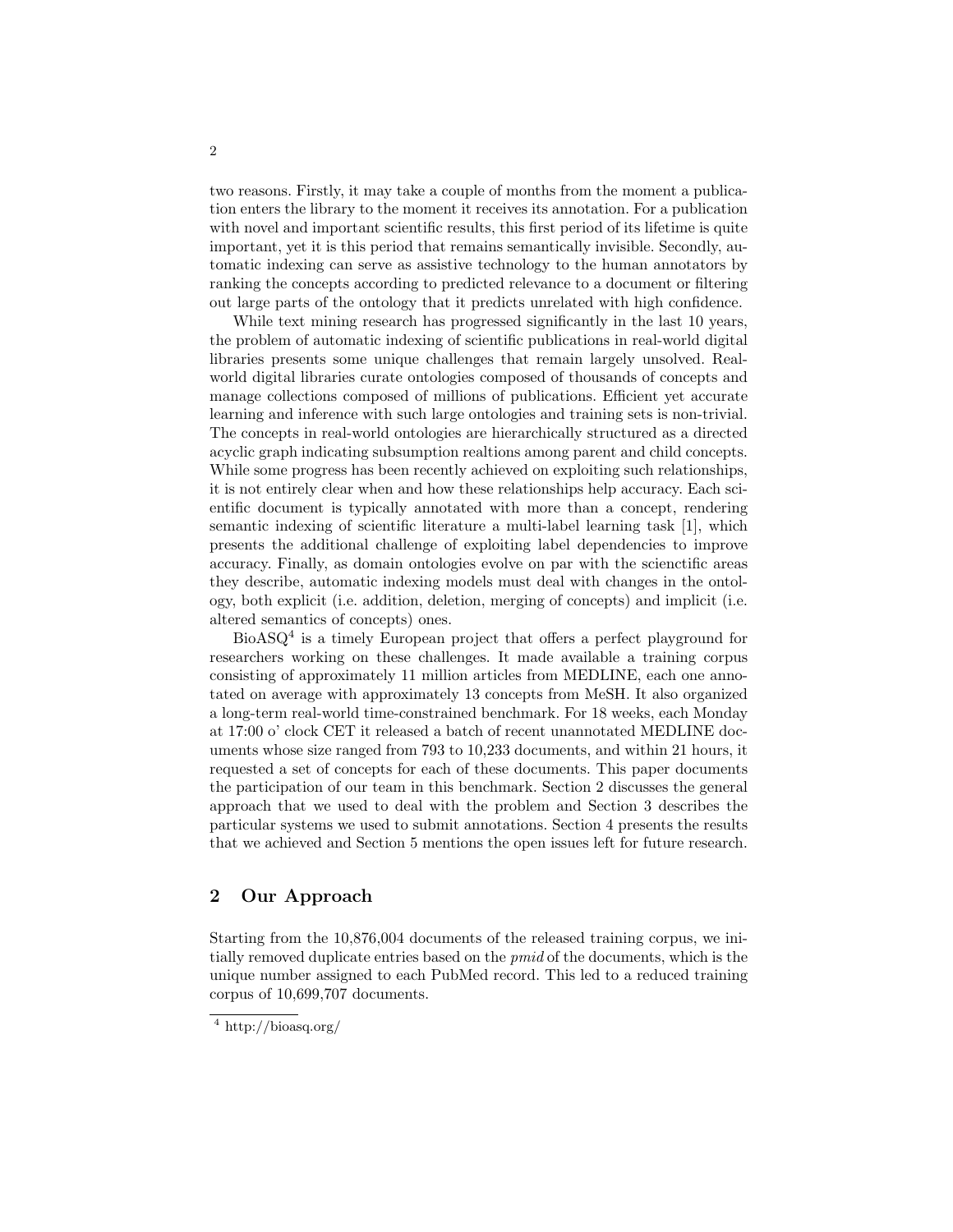These documents belong to 8,916 journals. The challenge organizers decided to sample test documents from 1,806 of these journals that are characterized by small annotation time, in order to avoid delays in the evaluation of systems. We therefore filtered the training corpus keeping only documents from these 1,806 journals, in order to make the distribution of the training documents as similar as that of the test documents, which is a core assumption in supervised machine learning. This was not straightforward, as the list of the 1,806 journals contained abbreviated titles, while the training corpus contained full titles. We fortunately managed to retrieve from the NLM catalog a text file containing both full and abbreviated titles of all PubMed journals (J Medline.txt). This filtering process led to a reduced corpus of 3,950,721 documents.

The last 12,000 documents of this corpus was withheld as a test set, in order to simulate a cup of the challenge, as initial guidelines for this task mentioned that each batch would consist of approximately 2,000 documents. Note that the corpus was sorted chronologically, so these 12,000 documents were the most recent ones (from years 2012 and 2013).

We first extracted the title and the abstract of each document and tokenized the text using Stanford CoreNLP<sup>5</sup> . We then lower-cased the tokens and constructed a dictionary of unigrams and bigrams with at least 6 occurences in the training corpus. Tf-idf values were computed for each token and normalized to have unit length across each document.

Learnin was based on the meta-labeler approach [2], which learns one model for ranking labels according to their relevance with an instance and another model for predicting the number of labels related to an instance. Given a test instance, it selects the top  $N$  most relevant labels, where  $N$  is the prediction of the latter model. Our implementation of the meta-labeler approach is based on linear support vector machines (SVMs) using default parameters ( $cost = 1$ ,  $tolerance = 0.01$ ,  $bias = 1$ ). For ranking the labels we train a binary classification model for each of the labels present in our training corpus, while for predicting the number of labels we train a regression model.

Our representation and learning approaches were chosen based on our experience with a similar learning problem for the past year, the main difference being the availability of the full text of publications. Within that project, we have investigated a variety of other approaches, including other thresholding strategies [3], such as SCut [4,5], class imbalance counterfeiting approaches [6] such as majority class undersampling and asymmetric bagging [7], and different representations, such as plain unigrams/bigrams, adding trigrams and BNS scaling [8], all with worse results compared to the one we described here. We have also unsuccessfully attempted to exploit the hierarchy information.

#### 3 Particular Systems

We participated in the challenge using four variations of the main approach that was presented in Section 2. Systems 1 and 3 use respectively the last 800,000 and

<sup>5</sup> http://nlp.stanford.edu/software/corenlp.shtml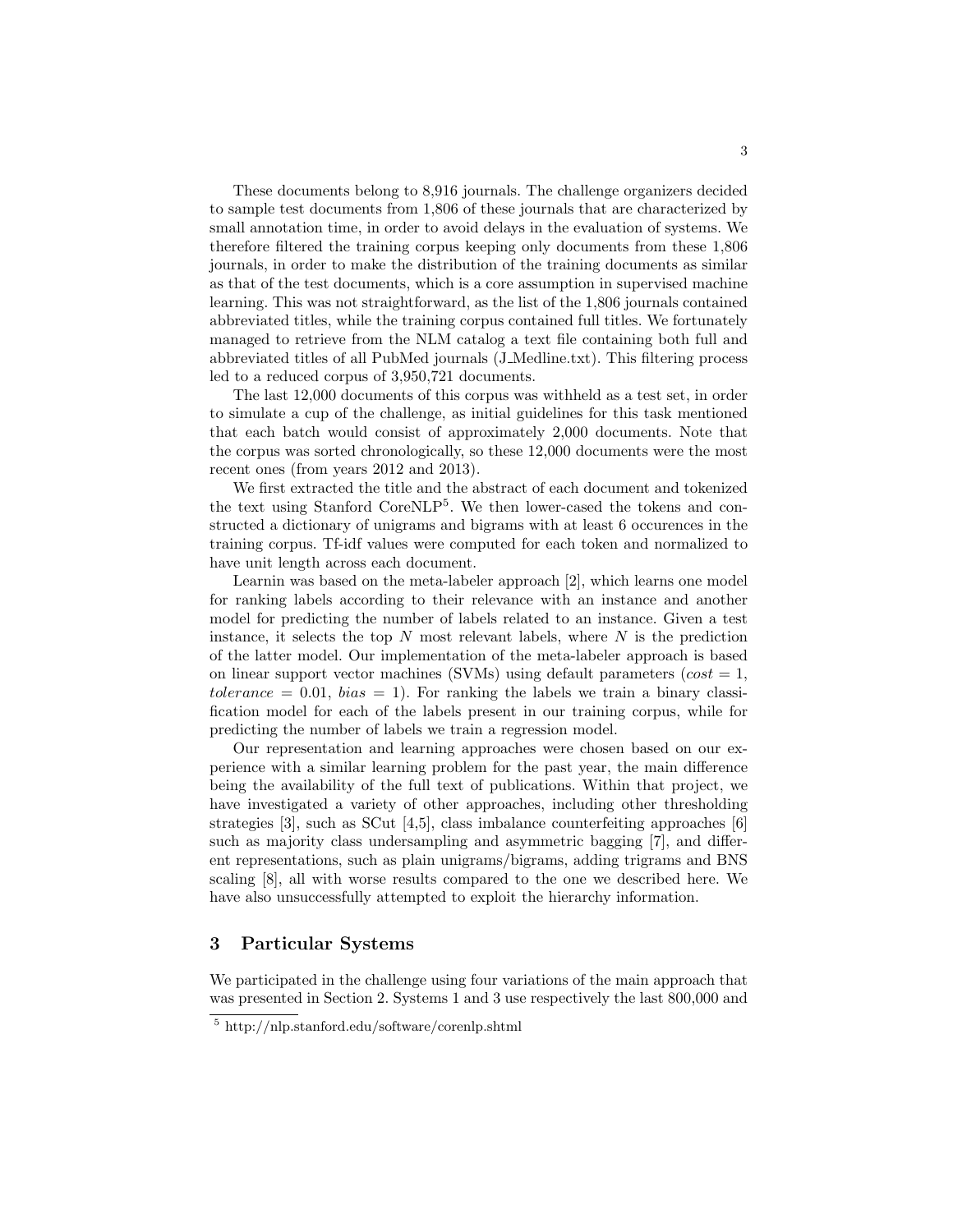700,000 documents of the reduced corpus prior to the 12,000 documents withheld for testing. We did not use all 3,950,721 documents in order to reduce the time and space complexity of the approach. System 2 is a simple ensemble, which considers the output of the binary SVMs of System 3 for some of the labels and the output of the meta-labeler of System 3 for the rest. This was motivated from the observation that the meta-labeler performs worse than the binary SVMs for some labels, especially for highly frequent ones. The choice of model per label was tuned greedily based on the micro F-measure of the ensemble on the heldout test set. System 4 is an ensemble of three systems similar to systems 1 and 3, each one based on a different 500,000 document subset of the reduced corpus. In particular, we considered the last 1,500,000 documents prior to the 12,000 documents withheld for testing and distributed them round-robin to the three 500,000 document models. Combination of the output of these models was based on majority voting. Table 1 presents the number of examples, unigrams, bigrams and labels for each of the models.

Table 1. Number of examples, unigrams, bigrams and labels for each of our models.

| system | examples | unigrams | bigrams   | labels |
|--------|----------|----------|-----------|--------|
| 1      | 800,000  | 215,133  | 1,908,088 | 25,625 |
| 2,3    | 700,000  | 197,590  | 1,720,818 | 25,509 |
| 4a     | 500,000  | 138,157  | 1,097,725 | 25,212 |
| 4b     | 500,000  | 138,230  | 1,097,289 | 25,215 |
| 4c     | 500,000  | 138,200  | 1,097,380 | 25,215 |

Experiments were run on an HP DL580R07 server featuring 4 10-core processors at 2.26 GHz, 1 Tb of RAM and 6 10k SAS disks of capacity 600 Gb each set up in RAID 5 for a total of 2.4 Tb storage. The server is running the Linux CentOS operating system. The largest computational challenge was training the thousands of binary SVM models. By utilizing parallelization at the label level and exploiting 40 threads, training required approximately between one and two days. Note that as predictions were required within 16 hours of test data release, serialization was used to store the trained binary models at disk. Storing the models of system 1 for example required 406 Gb. Parallelization at the label level was also used during prediction.

#### 4 Results

Table 2 reports the performance of our systems as well as their relative position (in parentheses) at September 15th, 2013 in terms of Micro F-measure and Lowest Common Ancestor (LCA) F-measure [9]. Our systems topped the performance chart for most of the duration of the challenge.

During the first two weeks of the 1st cup, our systems were based on 565,134 documents corresponding to a small number of journals whose abbreviations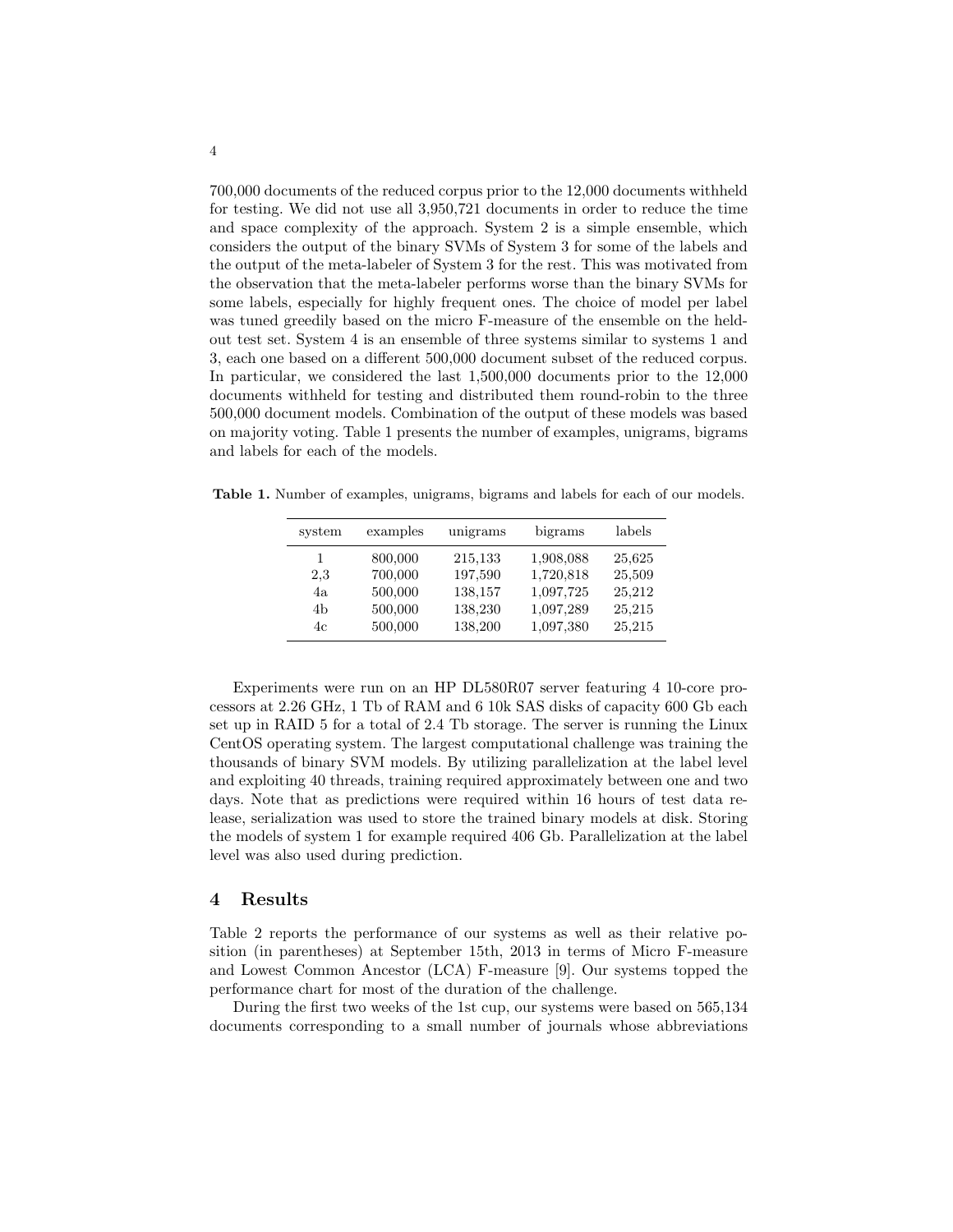| Micro F-measure |                |          |          | Lowest Common Ancestor F-measure                                 |                    |                             |                                                                                  |                    |           |
|-----------------|----------------|----------|----------|------------------------------------------------------------------|--------------------|-----------------------------|----------------------------------------------------------------------------------|--------------------|-----------|
|                 |                |          |          |                                                                  |                    |                             | Cup Week System 1 System 2 System 3 System 4 System 1 System 2 System 3 System 4 |                    |           |
| 1               | 1              |          |          | 0.415(11) 0.432(9) 0.424(10)                                     |                    |                             | 0.344(12)0.0.356(11)0.381(9)                                                     |                    |           |
|                 | $\overline{2}$ |          |          | 0.444(12)                                                        |                    |                             |                                                                                  | 0.392(12)          |           |
|                 | 3              |          |          |                                                                  |                    |                             |                                                                                  |                    |           |
|                 | 4              |          |          | 0.561(1)                                                         |                    |                             |                                                                                  | 0.479(1)           |           |
|                 | 5              |          | 0.566(2) | 0.573(1)                                                         |                    |                             | 0.466(3)                                                                         | 0.477(1)           |           |
|                 | 6              |          | 0.572(2) | 0.580(1)                                                         |                    |                             | 0.467(2)                                                                         | 0.483(1)           |           |
| $\overline{2}$  | 1              |          | 0.559(2) | 0.563(1)                                                         |                    |                             | 0.468(3)                                                                         | 0.478(1)           |           |
|                 | $\overline{2}$ |          | 0.567(1) | 0.565(2)                                                         |                    |                             | 0.472(2)                                                                         | 0.476(1)           |           |
|                 | 3              |          | 0.571(2) | 0.572(1)                                                         |                    |                             | 0.477(2)                                                                         | 0.484(1)           |           |
|                 | 4              | 0.568(1) | 0.566(3) | 0.567(2)                                                         |                    | 0.478(1)                    | 0.470(3)                                                                         | 0.474(2)           |           |
|                 | 5              | 0.563(1) |          | 0.001(23)0.001(22)                                               |                    | 0.472(1)                    | 0.105(23)                                                                        | 0.106(22)          |           |
|                 | 6              | 0.578(1) |          | $0.572(3)$ $0.576(2)$                                            |                    | 0.484(1)                    | 0.473(3)                                                                         | 0.483(2)           |           |
| 3               | 1              | 0.573(1) | 0.571(3) | 0.572(2)                                                         |                    | 0.484(1)                    | 0.475(3)                                                                         | 0.481(2)           |           |
|                 | $\overline{2}$ | 0.579(1) | 0.574(3) | 0.578(2)                                                         |                    | 0.487(1)                    | 0.477(3)                                                                         | 0.486(2)           |           |
|                 | 3              | 0.578(1) | 0.574(3) | 0.575(2)                                                         |                    | 0.487(1)                    | 0.480(3)                                                                         | 0.486(2)           |           |
|                 | 4              | 0.564(1) | 0.562(2) |                                                                  | 0.562(3) 0.295(24) | 0.473(1)                    | 0.467(3)                                                                         | 0.473(2)           | 0.236(28) |
|                 | 5              | 0.567(1) | 0.562(3) |                                                                  |                    | 0.563(2) 0.320(22) 0.476(1) | 0.465(4)                                                                         | 0.471(2)           | 0.257(27) |
|                 | 6              |          |          | $0.443$ (21) $0.043$ (33) $0.443$ (19) $0.440$ (20) $0.348$ (25) |                    |                             | 0.096(33)                                                                        | 0.354(21)0.349(24) |           |

Table 2. Performance as well as relative position (in parentheses) of our systems at August 15th, 2013 in terms of Micro and LCA F-measure.

were equal to their title, such as Nature and Gut, as we were unaware of the fact that abbreviations were being used in the provided list of journals of test documents. Week 3 of the 1st cup coincided with the Orthodox Easter and we didn't manage to make a submission.

The correct version of system 3 was introduced at the 4th week of the 1st cup, while the correct version of system 2 followed one week later. System 3 was consistently better than System 2 in both evaluation measures, with the exception of the 2nd week of the 2nd cup and the 4th week of the 3rd cup in the case of Micro F-measure. This shows that the tuning we did for System 2 has most probably overfitted the evaluation set and that a more careful process for selecting the labels to be predicted directly by the corresponding binary SVMs must be devised. At the 5th week of the 2nd cup, a parsing issue led to erratic submissions for Systems 2 and 3. At the last week of the last cup, we accidentally submitted erratic models for systems 1-3.

System 1 was introduced at the 4th week of the 2nd cup and topped the performance tables since then, with the exception of the erratic submission in the very last week of the challenge. The actual values of the micro F-measure of this best system of the challenge are around 0.57, which is not a breathtaking performance, yet it surpassed the performance of MTI First Line Index, a baseline system from the National Library of Medicine. When contemplating absolute performance in this challenge, one should not forget the difficulties of the data (no availability of full text, large number of labels, complex relationships of labels, potentially noisy labelling).

System 4 was introduced at the 4th week of the 3rd cup. While its performance in terms of the two evaluation measures wasn't good, it was the system that outweighed the rest by far in the precision measures for the 3 weeks that